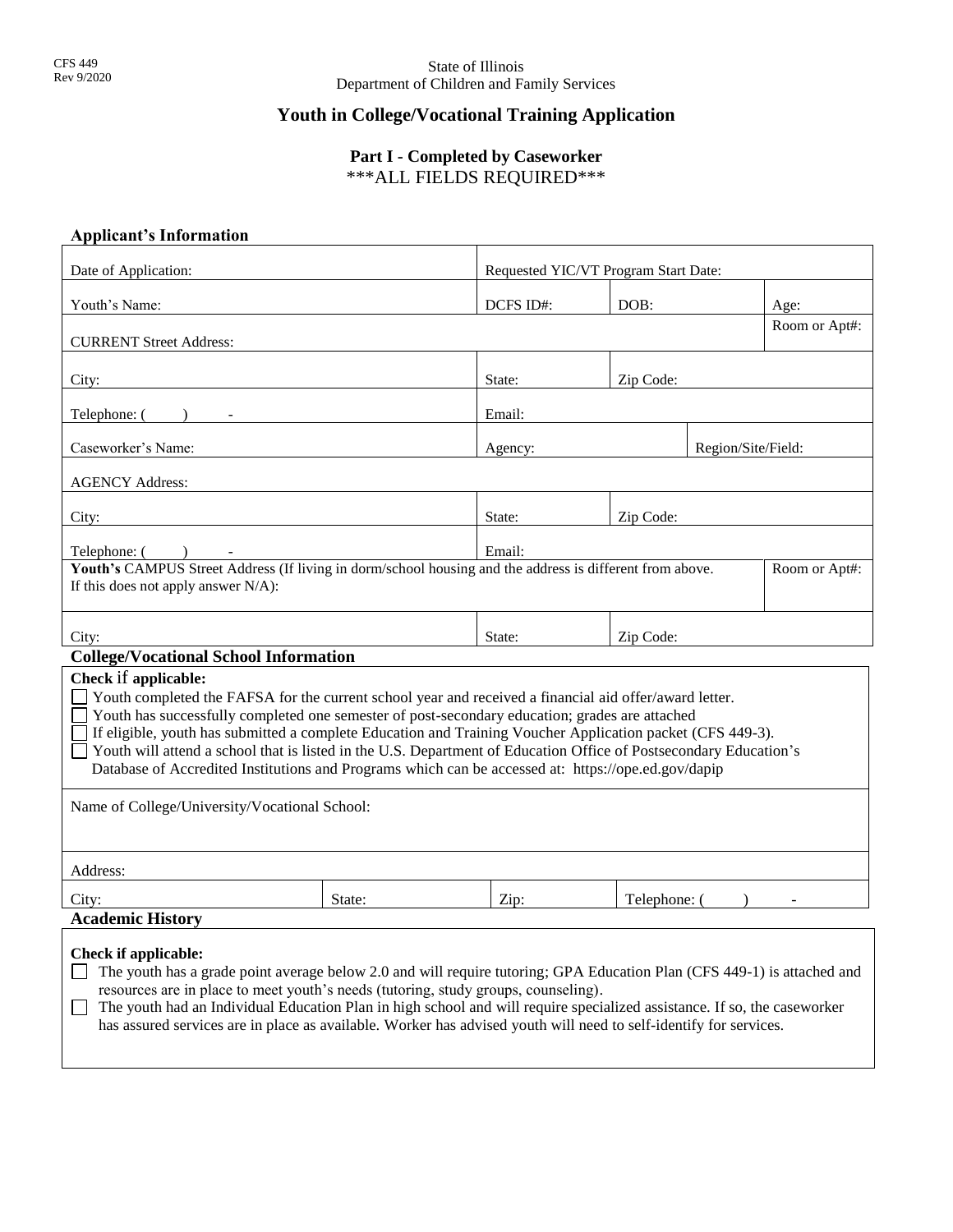# **Part II – Completed by Applicant \*\*\*ANSWER AS COMPLETELY AS POSSIBLE\*\*\***

# **Career and Academic Information**

What is your career or vocational goal?

What subjects or types of work are you interested in?

What is your major?

If applicable, what type of career and technical education (vocational training) do you plan to take:

What types of jobs have you had?

When do you expect to graduate from college or complete your career and technical (vocational) training?

Have you met with your school academic advisor?  $\Box$  Yes  $\Box$  No

If yes, what courses did your advisor recommend that you take?

# **Budgeting**

| How will you pay for your educational and personal expenses?<br>Please enter the Cost of Attendance amounts as quoted on your financial aid offer/award letter in the table below.<br>Category | Amount    |
|------------------------------------------------------------------------------------------------------------------------------------------------------------------------------------------------|-----------|
| Tuition:                                                                                                                                                                                       |           |
| Fees:                                                                                                                                                                                          |           |
| Books / Supplies:                                                                                                                                                                              |           |
| Room / Board or Rent:                                                                                                                                                                          |           |
| Transportation:                                                                                                                                                                                |           |
| Other: (meals, clothes, etc.)                                                                                                                                                                  |           |
|                                                                                                                                                                                                |           |
| Total:                                                                                                                                                                                         |           |
| <b>Anticipated Financial Assistance and Income Sources</b>                                                                                                                                     |           |
| Category                                                                                                                                                                                       | Amount    |
| Grants                                                                                                                                                                                         |           |
| <b>MAP</b>                                                                                                                                                                                     |           |
| <b>PELL</b>                                                                                                                                                                                    |           |
| <b>OTHER</b>                                                                                                                                                                                   |           |
| Scholarships:                                                                                                                                                                                  |           |
| Other Awards:                                                                                                                                                                                  |           |
| <b>Student Loans</b>                                                                                                                                                                           |           |
| <b>Subsidized Loans</b>                                                                                                                                                                        |           |
| <b>Unsubsidized Loans</b>                                                                                                                                                                      |           |
| Alternative/Private Loan:                                                                                                                                                                      |           |
| <b>DCFS ETV:</b>                                                                                                                                                                               |           |
| <b>Employment Income:</b>                                                                                                                                                                      |           |
| <b>YIC/VT Monthly Board Payment</b>                                                                                                                                                            | \$1235.00 |
| Other Income:                                                                                                                                                                                  |           |
|                                                                                                                                                                                                |           |
| Total:                                                                                                                                                                                         |           |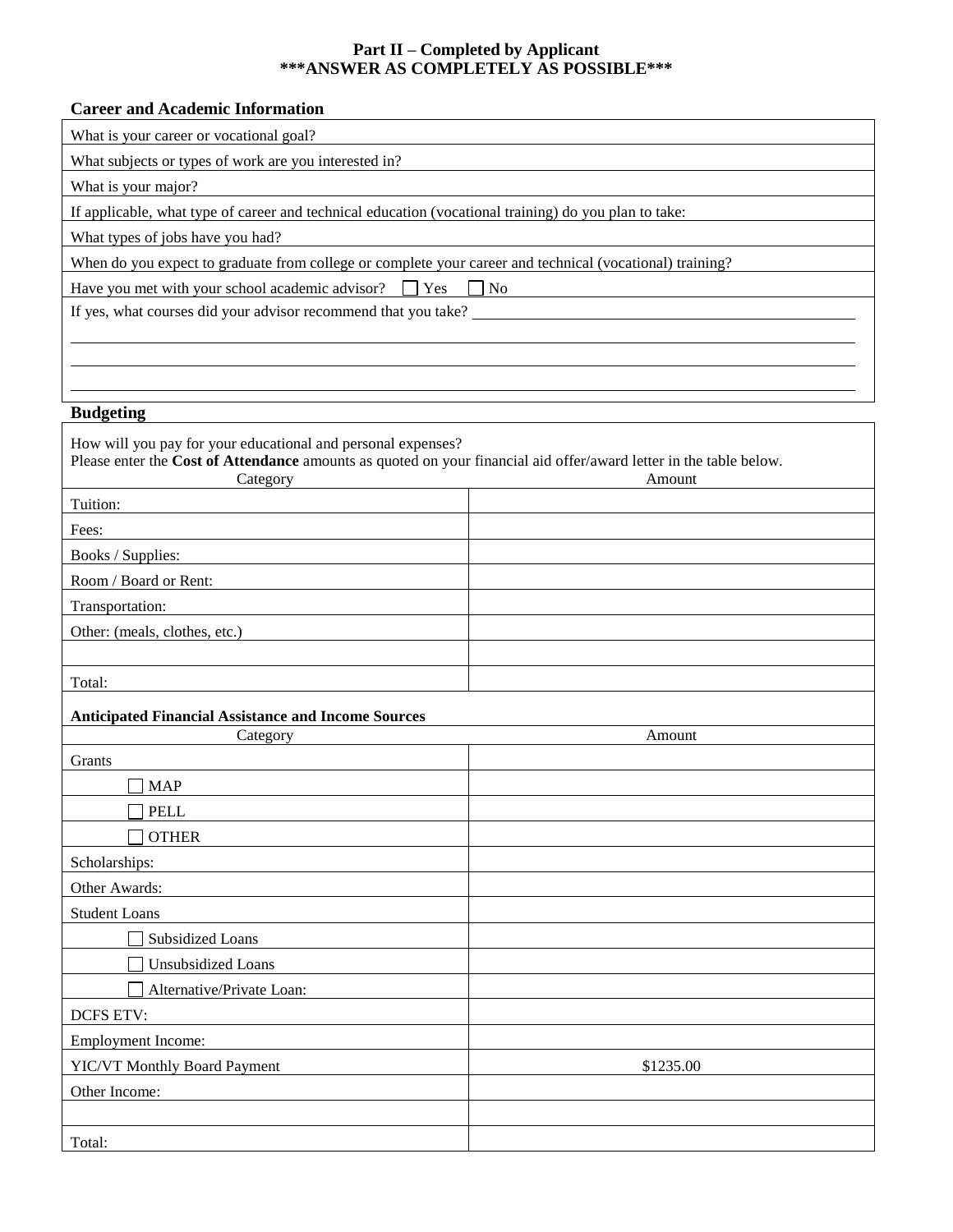If your projected Cost of Attendance exceeds your Anticipated Financial Assistance and Income Sources, what is your plan to balance your budget?

**If something happens to your YIC board payment or you have a financial emergency, what is your back-up plan?**

To whom do you owe a debt or debts? What is the repayment plan?

#### **Health and Dental Services**

|                                        | I know how to how to access the health, dental, pharmacy and emergency care services in the community where I will be |
|----------------------------------------|-----------------------------------------------------------------------------------------------------------------------|
| attending school. $\Box$ Yes $\Box$ No |                                                                                                                       |

#### **Part III – REQUIRED Signatures**

| Applicant:           | Date: |
|----------------------|-------|
|                      |       |
| Caseworker:          | Date: |
|                      |       |
| Casework Supervisor: | Date: |

# **Application Checklist to be Completed by the Caseworker THESE ARE REQUIRED ITEMS AND MUST BE SUBMITTED WITH THE APPLICATION.**

| $\Box$ All sections of the application | $\Box$ Transcript of the youth's college | $\Box$ Copy of the youth's class                            |
|----------------------------------------|------------------------------------------|-------------------------------------------------------------|
| have been completed and the            | or CTE grades is attached. This          | schedule/registration in List                               |
| application is signed by the           | is required unless this is the           | View, Concise View, or Detail                               |
| youth, caseworker, and                 | youth's first post-secondary             | View (this cannot be in Weekly                              |
| casework supervisor.                   | semester.                                | View) or signed Enrollment                                  |
| $\Box$ Youth's college/CTE school      | If student's last GPA was below          | Agreement for CTE Program.                                  |
| address given, or fields are           | a 2.0, a GPA Education Plan              | Financial aid award letter from                             |
| marked N/A if not applicable.          | (CFS 449-1) is attached.                 | the school and scholarship<br>decision letters is attached. |

*Note: A copy of the application should be retained in the youth's case record, and a copy should be given to the youth for his or her records*.